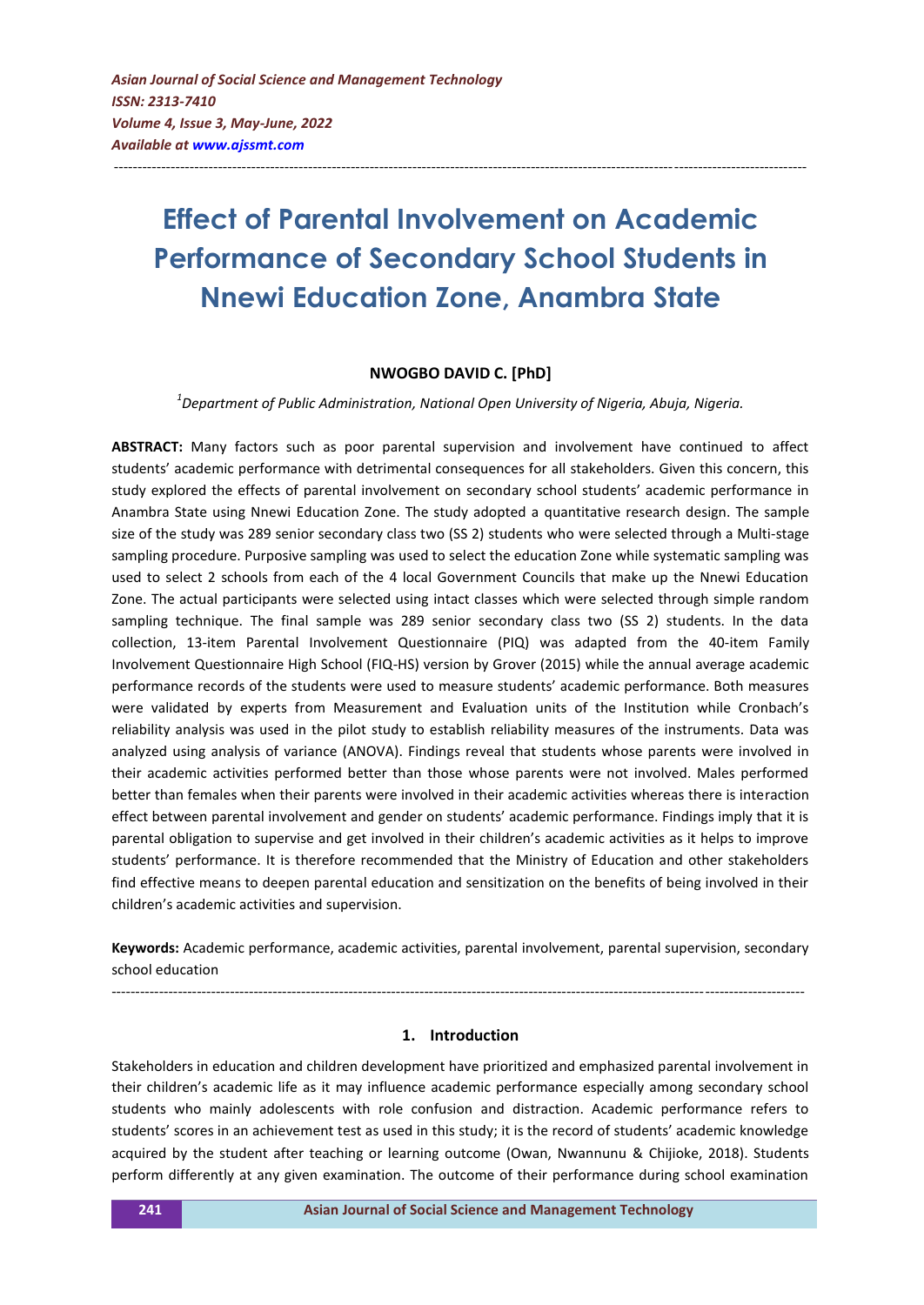and tests is what is regarded as academic achievement or academic performance. The term achievement and performance largely mean the same time in evaluation of student ability and competence after learning has taken place. Many scholars have advanced several conceptions of academic achievement. For instance, Mohammed, Edu and Etoh (2020) described academic achievement as gain in knowledge of students as a result of taking part in a learning programme.

In Nigeria, tests and examinations basically serve the purposes of evaluating and predicting the standard of students' academic achievement in the subjects they have learnt in schools. As such, tests and examinations are used to assess the worth of students' learning experience as well as to predict how well the students would do in future academic endeavours. According to Nja et al (2020) there are many reason for insisting on students' good academic performance. Good performance at this level means that students are well prepare to face life either as an undergraduate studying in the tertiary institution or as worker or entrepreneur. Secondary education, therefore, is not only a bridge between the basic and the tertiary level of education; it is also a means of equipping one with the necessary knowledge and skills needed to fit in and contribute meaningfully to society. This is in line with National Policy on Education (NPE, 2013) which aims to prepare students for useful living within the society; and to prepare the students for higher education.

Despite the importance of good performance in secondary education, the performance of students may not be said to be satisfactory (Omeje, Anyanwu, Mba, & Ugwu, 2021). There are many factors which affect the performance of secondary school students in Nigeria ranging from method of delivery, curriculum implementation, teacher quality, environmental factors, students factors, availability of instructional materials, nonstop technological advancements, changes in family, schools, the media, parental factors etc. For this study, the researcher is focused on the influence of parental involvement on academic performance of secondary school students in Nnewi Education Zone.

Parental involvement refers to the degree to which parents are committed to their roles as parents and to fostering optimal development of their children (Amponsah, Milledz, Ampofo & Gyambrah, 2018). It typically concerns the number of efforts and commitments that parents put into their child's educational affairs. Parental involvement in the educational affairs of the child involves such activities as assisting in the child's homework, providing learning materials, participating in school events and communicating with both the child and the school with a focus on how best to help the child actively engaged in their studies.

Apart from parental involvement, there could be other intervening factors which could influence students' academic engagement. One of such factors could be gender. In support of this for instance; Owoso (2013) ascertained that there are gender differences in academic achievement among students and this could equally be extended to academic engagement.

Gender refers to one's identification as a man or woman, male or female. Research has been inconsistent on findings on the moderating role of gender on academic engagement among students. Some authors found that gender is a significant factor in academic engagement (Amir, Saleha, Jelas, Ahmad & Hutkemri, 2014; Ayub, Yunus, Mahmud, Salim and Sulaiman (2017); others found that it is not (Mohammed, Atagana & Edawoke, 2014). Some authors found a significant relationship in favour of the males (Atoum & Shalalfe, 2018), while others found a significant relationship in favour of females (Amir et al., 2014; Ayub et al., 2017).

In consideration of the importance of parental involvement to students' learning outcome, this study is interested in parental involvement and how it could predict students' academic performance guided by the following research questions:

1. What is the effect of parental involvement on academic performance of secondary school students in Nnewi Education Zone in Anambra State?

2. What is the effect of parental involvement and gender on academic performance of secondary school students in Nnewi Education Zone in Anambra State?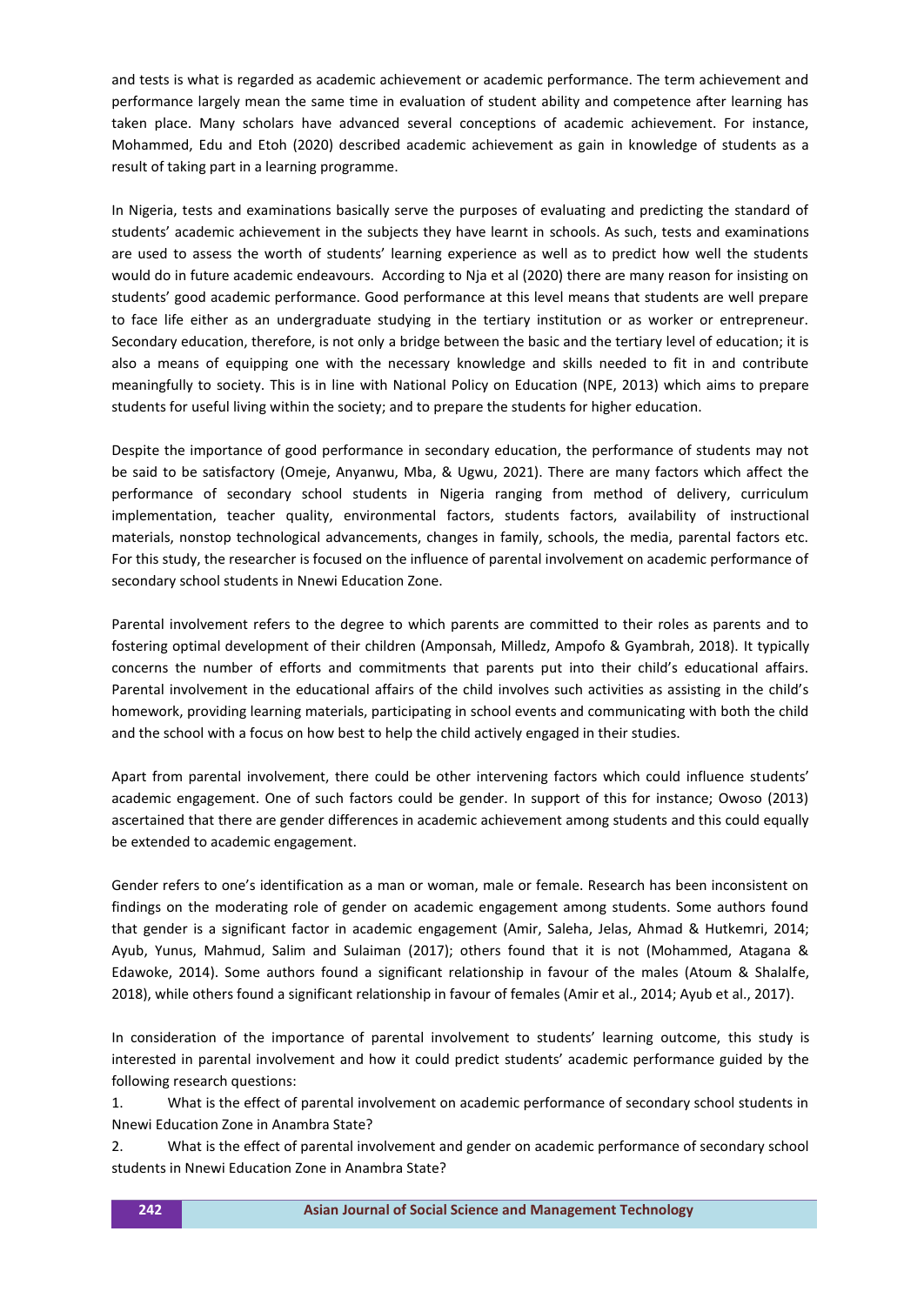#### **Theoretical Framework**

## **Ecological systems theory**

The ecological systems theory was propounded by Bronfenbrenner (1979). According to this theory, the development of children is affected not only by factors within the child but also by their family and surrounding world. The Bronfenbrenner theory emphasizes the importance of studying children in multiple environments, also known as ecological systems, in the attempt to understand their development. According to Bronfenbrenner, children typically find themselves enmeshed in four levels of nested ecosystems or environmental systems, namely: the microsystem, the mesosystem, the exosystem and the macrosystem. In other words, from the most intimate home ecological system; to the larger school system, and then; to the most expansive system comprising of the society and culture. Each of these ecological systems inevitably interacts with and influences each other in all aspects of the children's lives. Bronfenbrenner later added another construct named chronosystem to explain the dimension of time in his theoretical framework.

# **2. Methodology**

**Research design -** The study adopted a between subject design. According to Nworgu (2015) between subject design explores the difference between the components of two or more variables. This study adopted this method because it is interested in exploring the difference in academic performance of students with high and low parental involvement among male and female students. Thus, the proposed research design is suitable for this study among the variables of interest.

**Area of the study -** The study was carried out in Anambra State which has six (6) education zones namely: Aguata, Awka, Nnewi, Ogidi, Onitsha, and Otuocha with 261 public secondary schools. The study was carried out in Ogidi Education Zone of Anambra state which located in Anambra Central Senatorial District. Nnewi Education Zone comprises of 4 local governments which are Nnewi North, Nnewi South, Ekwusigo and Ihiala government councils.

**Population of the study -** The population of the study comprised 1,137 senior secondary class 2 (SS2) students in 35 public secondary schools in Ogidi Education Zone (Idemili North, Idemili South and Oyi LGAs) of Anambra State (Source: Planning and Research Section, Anambra State Post Primary School Services Commission, 2020). **Sample and sampling technique -** The sample size of the study was 289 senior secondary class two (SS 2) students. The procedure to be employed in obtaining participants of the study will be Multi-stage sampling procedure.

**Instrument for data collection -** Parental Involvement Questionnaire (PIQ) adapted from the 40-item Family Involvement Questionnaire High School (FIQ-HS) version by Grover (2015) was used to gather information about the nature and level of parents' participation in their teenager's school and academic work. Annual grade point average score of students' academic achievement was also be used as data for academic achievement.

**Method of data analysis -** Research questions were answered using means while the hypotheses will be tested using Two Way analysis of variance (One-way ANOVA) to ascertain difference among groups. This was done using the statistical package for social sciences (SPSS 20). The decision rule was to accept the null hypothesis is the r value is greater than the table value at 0.05 level of significance ( $p > 0.05$ ). Reject the null hypothesis is the r value is less than the table value at 0.05 level of significance (p < 0.05).

# **3. Result**

## **Table 1: Mean and standard deviation for effect of Parental Involvement on Academic Performance of secondary school students in Anambra State**

| S/N | Variables            |                | Mean  | Std    |     |  |  |
|-----|----------------------|----------------|-------|--------|-----|--|--|
|     | Parental Involvement |                | 62.52 | 1.0227 | 133 |  |  |
|     | Non                  | Parental 56.54 |       | 1.1259 | 156 |  |  |
|     | Involvement          |                |       |        |     |  |  |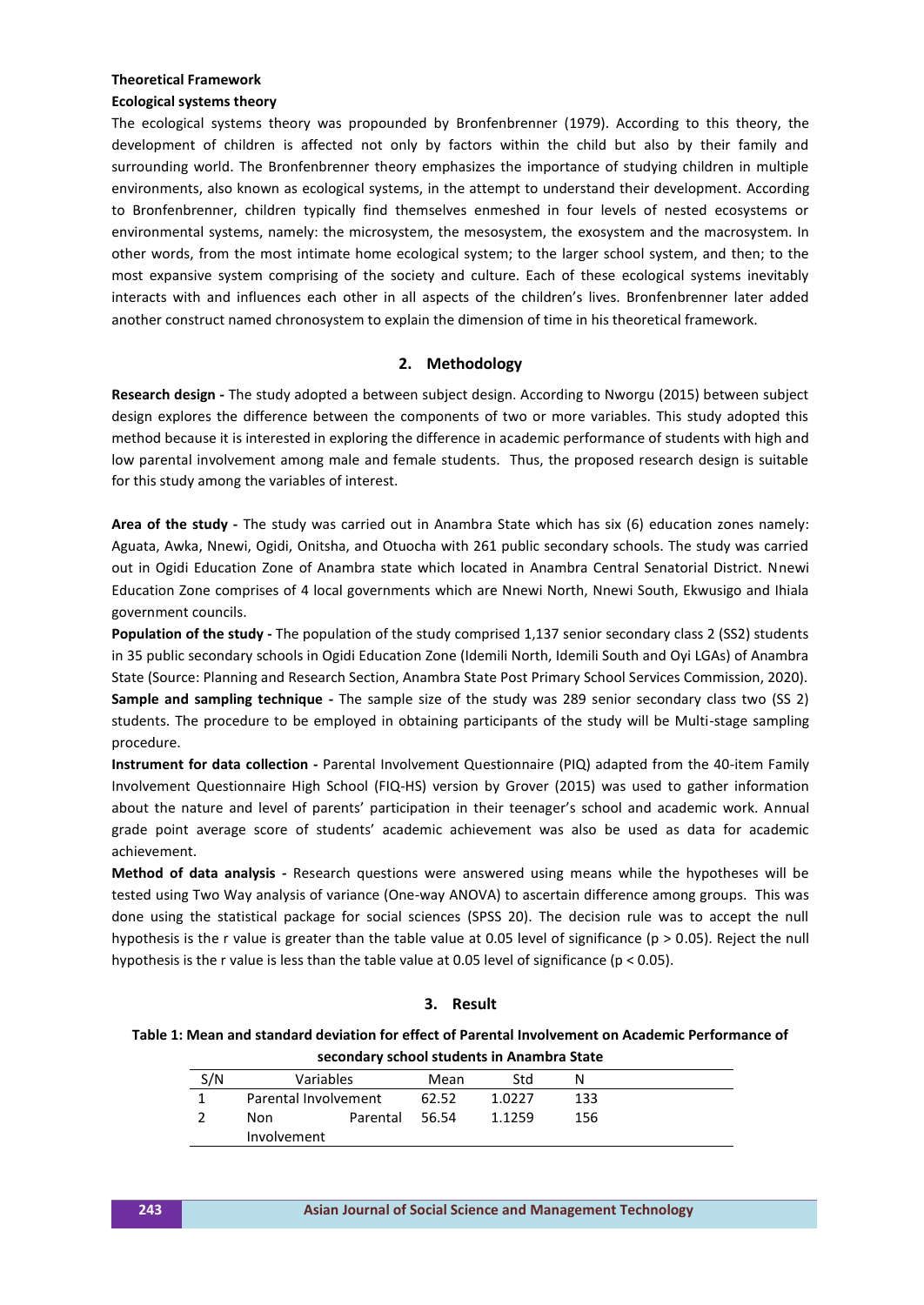Data in Table 1 reveal that there is a statistical difference on effect of parental involvement on academic performance of secondary school students in Anambra State was ascertained. Whereas students whose parents were involved in their academic activities had academic mean score of 62.52, those whose parents were not involved had 56.54. The finding implies that students with parental involvement statistically performed better than their counterparts whose parents were not involved in their academic activities.

**Table 2: Mean and standard deviation for effect of Gender on Academic Performance of secondary school students in Anambra State**

| S/N | Variables | Mean  | Std    | N   |  |
|-----|-----------|-------|--------|-----|--|
|     | Male      | 60.75 | 1.0227 | 128 |  |
|     | Female    | 57.35 | 1.1259 | 161 |  |

Data in Table 2 reveal that there is statistical difference on the effect of gender on academic performance of secondary school students in Nnewi, Anambra State. Whereas male students had academic mean score of 60.75, female students had 57.35. The finding implies that male students statistically performed better than their counterpart females

# **Table 3: ANOVA on the effect of parental involvement on academic performance scores of secondary school students in Anambra State**

|                             | Type II Sum |     |             |         |         |  |  |
|-----------------------------|-------------|-----|-------------|---------|---------|--|--|
| Source                      | of Squares  | df  | Mean Square | F       | Sig     |  |  |
| <b>Corrected Model</b>      | 604.430a    | 3   | 259.137     | 9.169   | .000    |  |  |
| Intercept                   | 183365.493  | 1   | 192265.834  | 6.287E3 | .000    |  |  |
| Parental Involvement        | 59.402      | 1   | 64.405      | 2.776   | $.001*$ |  |  |
| Gender                      | 496.246     | 1   | 503.232     | 14.693  | $.012*$ |  |  |
| Parental Involvement*Gender | 41.545      | 1   | 42.575      | 1.843   | $.019*$ |  |  |
| Error                       | 4500.350    | 286 | 23.20       |         |         |  |  |
| Total                       | 2053304.044 | 289 |             |         |         |  |  |
| <b>Corrected Total</b>      | 5382.347    | 288 |             |         |         |  |  |

Dependent Variable: Academic Performance

Data analysis in Table 3 reveal that the parent involvement had a significant effect on secondary school students' academic performance scores in Nnewi, Anambra State was ascertained at F = 2.8, p < .05 (n = 289). The p-value ( $p \le 0.00$ ) is less than 0.05. Since significant difference was found in the group scores between students whose parents are involved in their academic activities and those who don't, the effect is significant and accepted. Thus, hypothesis 1 was confirmed because significant difference was ascertained.

# **Table 4: ANOVA on the effect of Gender on academic performance scores of secondary school students in Anambra State**

Dependent Variable: Academic Performance Source Type II Sum of Squares df Mean Square F Sig Corrected Model Intercept Parental Involvement Gender Parental Involvement\*Gender Error Total Corrected Total 604.430a 183365.493 59.402 496.246 41.545 4500.350 2053304.044 5382.347 3 1 1 1 1 286 289 288 259.137 192265.834 64.405 503.232 42.575 23.20 9.169 6.287E3 2.776 14.693 1.843 .000 .000 .001\* .012\* .019\*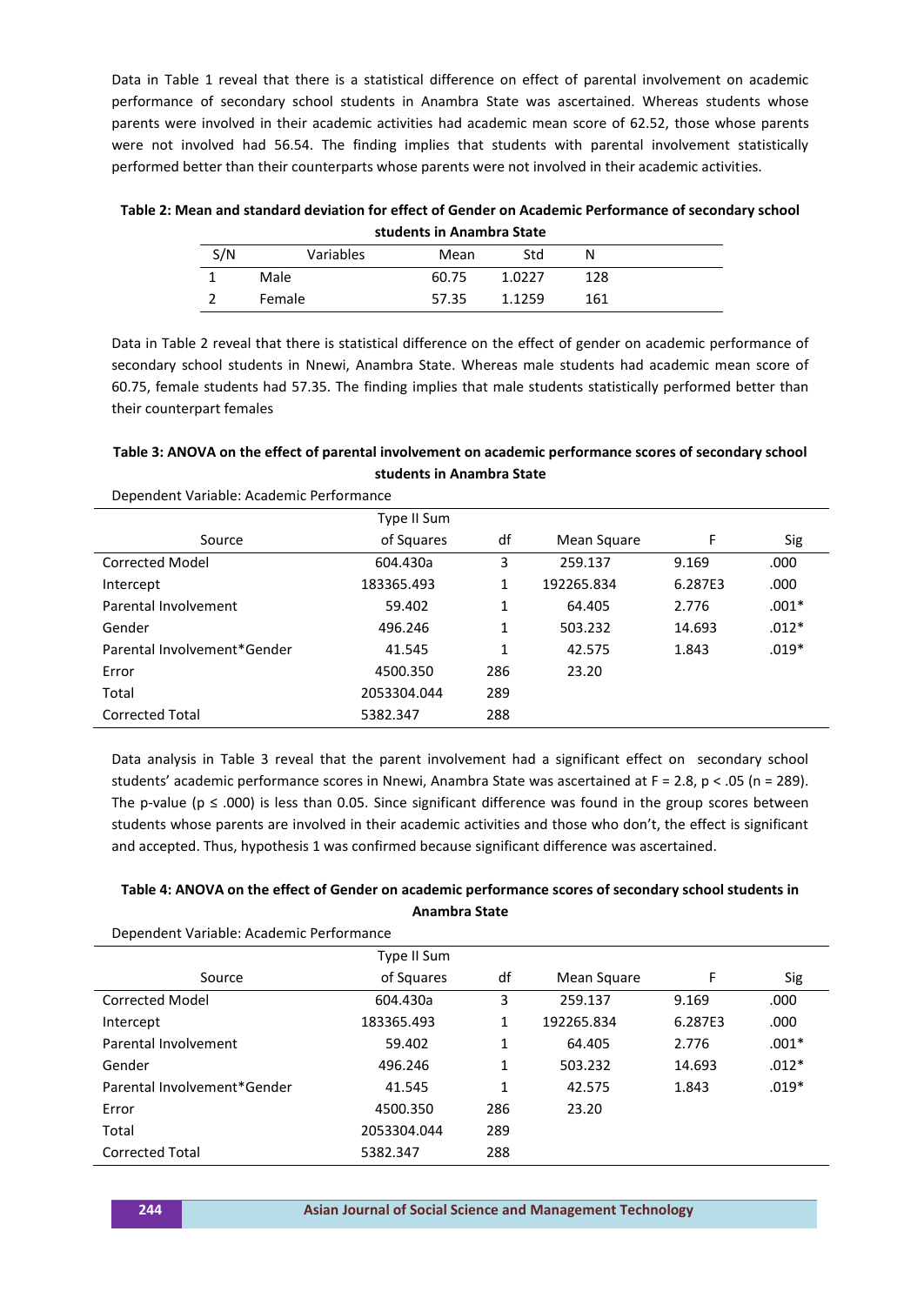Data analysis in Table 4 reveal that the males had significant higher scores on academic performance than females among secondary school students in Nnewi, Anambra State at F = 14.7, p < .05 (n = 289). The p-value (p ≤ .000) is less than 0.05. Since significant difference was found in the group scores between males and females on academic performance the effect is significant and accepted. Thus, hypothesis 2 was confirmed because significant difference was ascertained.

| Table 5: Interaction effect of parental involvement and genders on academic performance among secondary |
|---------------------------------------------------------------------------------------------------------|
| school students in Nnewi Education Zone in Anambra State                                                |

Dependent Variable: Academic Performance

|                             | Type II Sum |     |             |         |         |  |  |
|-----------------------------|-------------|-----|-------------|---------|---------|--|--|
| Source                      | of Squares  | df  | Mean Square | F       | Sig     |  |  |
| <b>Corrected Model</b>      | 604.430a    | 3   | 259.137     | 9.169   | .000    |  |  |
| Intercept                   | 183365.493  | 1   | 192265.834  | 6.287E3 | .000    |  |  |
| Parental Involvement        | 59.402      | 1   | 64.405      | 2.776   | $.001*$ |  |  |
| Gender                      | 496.246     | 1   | 503.232     | 14.693  | $.012*$ |  |  |
| Parental Involvement*Gender | 41.545      | 1   | 42.575      | 1.843   | $.019*$ |  |  |
| Error                       | 4500.350    | 286 | 23.20       |         |         |  |  |
| Total                       | 2053304.044 | 289 |             |         |         |  |  |
| <b>Corrected Total</b>      | 5382.347    | 288 |             |         |         |  |  |
|                             |             |     |             |         |         |  |  |

Data in Table 5 reveal that there is significant interaction effect of parental involvement and gender on academic performance of secondary school students in Nnewi Education Zone in Anambra State at F = 1.84, p > .05 (n =289). The p-value (p ≥ .120) is greater than 0.05. The finding indicates that significant interaction was recorded as both gender and parental involvement discriminated against secondary school students' academic performance in Nnewi Education Zone in Anambra State.

# **4. Discussion**

The findings of the study are discussed in line with the research questions and hypotheses raised in the study. They are also discussed with relevant literature reviewed in the study. The discussions on the findings are presented under the following headings:

#### **Effects of Parental Involvement on Academic Performance of Secondary School Students**

Statistical findings of research question one and hypothesis one were similar and complimentary as highlighted in Tables 1 and 3. Significant differences were ascertained between academic performance of students whose parents were involved in their academic activities and those whose parent weren't involved in their academic activities. The result was supported by the study carried out by Amponsah's et al. (2018) on the relationship between parental involvement in education and academic performance equally correlated the current findings suggesting that students' academic performance and engagement which are related constructs can influenced by parental involvement both directly and indirectly. Amponsah et al. (2018) study directly supports the current study findings and is thus accepted. Also, Erol and Turhan (2018) found that significant and positive relationship between parental involvement and engagement to school of the students. The finding is related to the current study and provides empirical evidence for accepting the current research findings.

Furthermore, the relationship between parental involvement and student active engagement was also found to be positive and proportional by the findings of Marshall and Jackman (2015) which further confirmed the current statistical finding that parental involvement is a predictor of students' academic engagement. Although the study found that the involvement of parents in their children academic life is waning, the proportional positive relationship is indicative that if parents increase their involvement, students will directly improve on their academic engagement. Thus, high parental involvement improves students' academic engagement as data confirmed that academic engagement scores of secondary school students in Anambra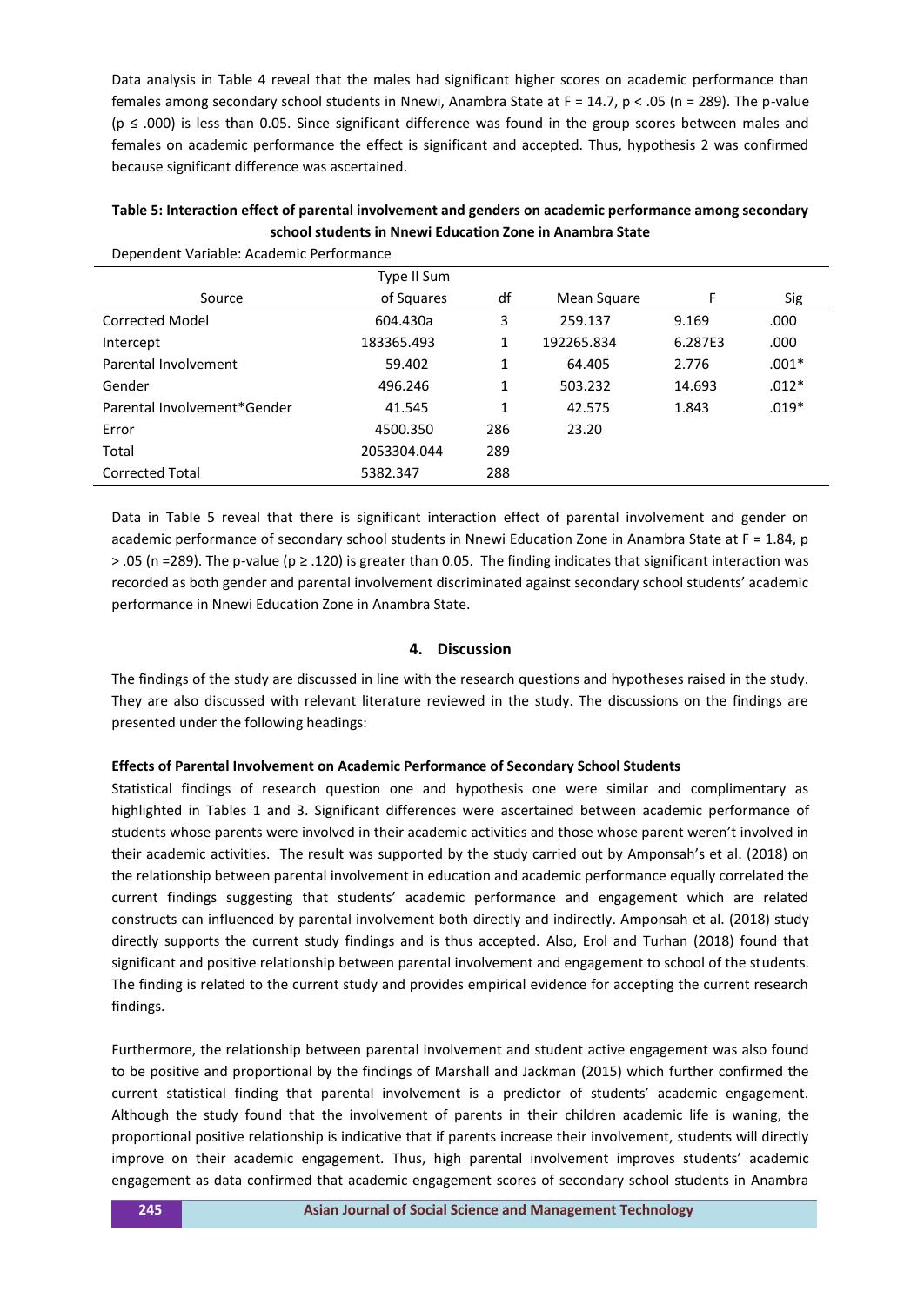State increased as parental involvement increased (and vice-versa) such that parental involvement significantly predicted academic engagement scores of secondary school students in Anambra State.

#### **Gender Effect on Academic Engagement of Secondary School Students**

Findings obtained showed that gender influenced the relationship between parental involvement and academic performance of secondary school students in Anambra State.

However, comparing the findings, findings revealed that gender affected the relationship between parental involvement and academic performance of secondary school students in Anambra State. This means that significant gender discrimination was found in the relationship between parental involvement and academic performance implying that gender influenced this relationship, and the influence was strong enough to influence of the relationship. This finding is supported by the findings of Makhija et al. (2018) on the influence of gender, personality, cognitive and affective student engagement on academic engagement in educational virtual worlds. Makhija et al. found that there is gender specific difference observed in cognitive and affective student engagement on academic engagement. Their finding supports the current study which found that the initial gender influence observed in the findings of research question four did not reach significant proportion when tested in hypotheses four.

Equally, the finding of the study was supported by King's (2016) finding on gender differences in motivation, engagement and achievement, students' perceptions of peer, parent or teacher attitudes toward school. King found that although boys showed a more maladaptive profile in terms of academic motivation, engagement, and achievement than girls and also perceived their friends to have more negative attitudes toward school, there were no significant gender differences in terms of perceived parental and teacher support. King's finding thus supports the current research result that the relationship between parental involvement and academic engagement was not moderated by gender.

# **Interaction Effect of Gender and Parental Involvement on Academic Performance of Secondary School Students**

From findings in hypothesis 3, result indicated that there is a significant interaction between gender and parental involvement among of secondary school students in Anambra State. Comparing the finding of hypothesis 3, statistical data confirmed that initial differences observed in findings of research question were confirmed as the result obtained confirmed that gender interacted with parental involvement to affect academic performance of secondary school students in, Nnewi, Anambra State. The findings imply that the way parents are involved in the children academic activities have uneven impacts across males and females on the students' academic performance. This means that whereas interaction of gender and parental involvement had more male influence on their academic performance, however, it had less on female's academic performance. The finding is supported by both Makhija et al. (2018) and King's (2016) empirical findings on the influence of gender, personality, cognitive and affective student engagement on academic engagement in educational virtual worlds. The authors found that there is gender specific difference observed in cognitive and affective student engagement on academic engagement.

Support for the finding can be found in the study of Wilcox et al (2018) while exploring supporting academic engagement in boys and girls. Their study found that boys and girls differ with respect to academic engagement, perceived social support, and anxiety. According Wilcox' findings, girls tend to be more engaged in school than boys are, and girls tend to perceive more social support than boys. Again, genders differences are most noticeable in adolescents especially in academic anxiety. For instance, girls are also more likely to experience anxiety than boys are, which may affect their school functioning thus, explaining that there is a complex interplay of personal and social factors that influence academic engagement such as gender and parental involvement.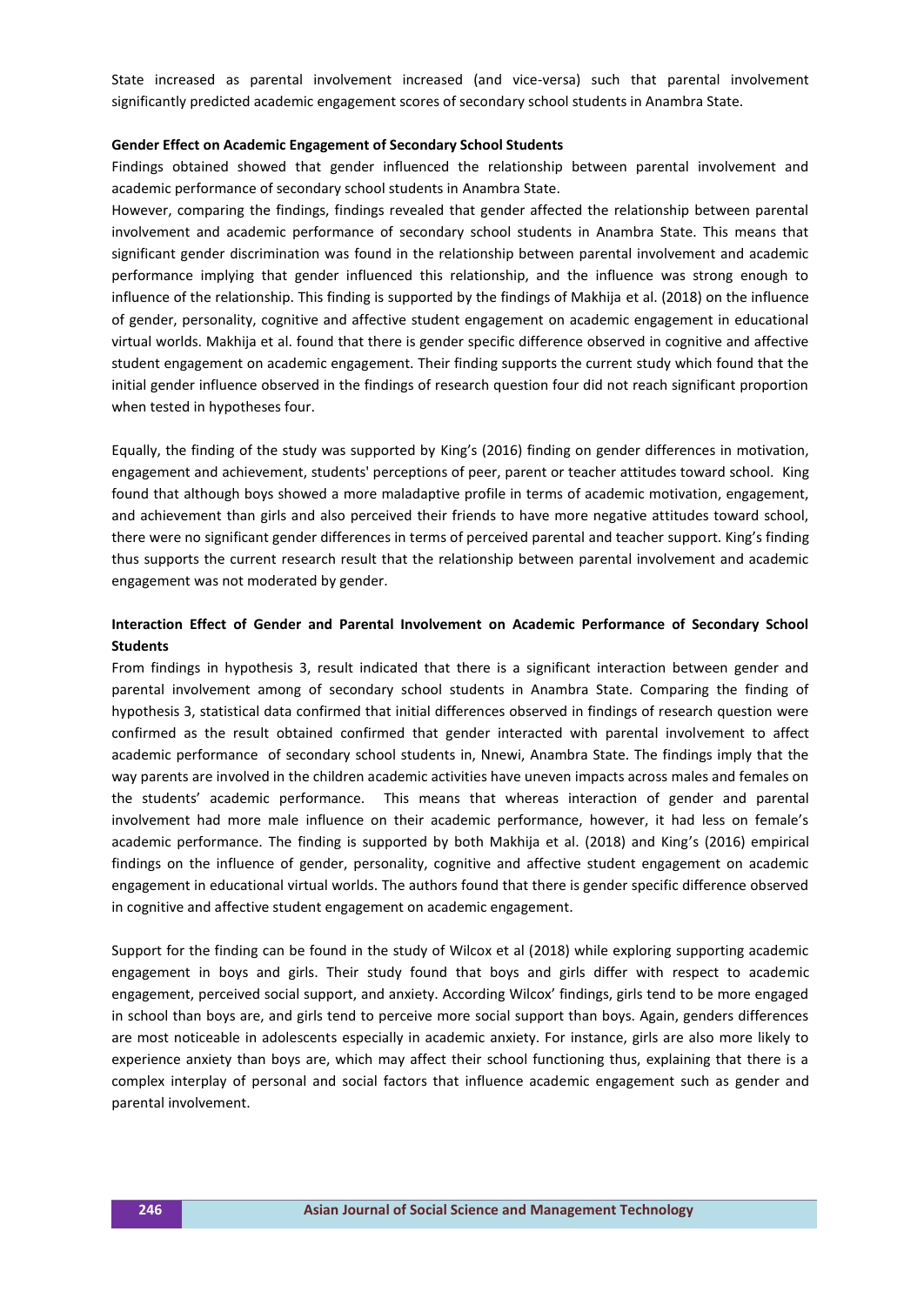# **5. Conclusion**

Academic performance is an important learning component because without it stakeholders will not know or measure the students' ability, competence and learning. Given its importance, stakeholders are interested on factors which could influence or affect students' academic performance and this study evaluated parental involvement and gender. To achieve the objectives of the study, the study utilized between subject design and ANOVA statistics which made use of One-way analysis of variance as statistical tools to test the hypothesis of the study. After statistical analysis, findings revealed that both parental involvement and gender affected students' academic performance in secondary schools in Nnewi, Anambra State. It was also found that males differed from females in academic performance with males outperforming females. Hence interaction effect of gender and parental involvement was found significant. The study concludes that parental involvement in their children's academic life is crucial as it helps to improve students' academic performance and vice versa. Also, the study exposed female students have slightly lowered academic performance than males.

#### **Implications of the Study**

Student with less parental involvement may have poor academic engagement leading students' nonchalant attitude or lack of motivation in academic endeavour. The problem with students' academic performance is that secondary school students who are adolescents need constant repetition and enforcement in order to develop interest and motivation towards academic life hence the importance of parental involvement.

#### **Recommendations**

There is need for more sensitization on parents by school management during parent-teachers meeting to charge them (parents) to be more proactive in their children's academic life. This would in turn enhance their children's academic engagement and consequently influence their academic performance positively. It is recommended that school management look closely into students who are performing poorly in academic activities to ascertain physical, social and psychological factors which may be affecting their academic engagement and with the aim of addressing them to improve on their overall academic performance.

# **Limitations of the Study**

The limitation of the current study is the size of the population which further study should expand to ascertain effect size. However, efforts were made by the researcher to ensure the survey was carried out in natural setting and all factors were effectively controlled and managed to improve empiricism of the findings.

# **Suggestion for Further Studies**

Due to the restrictions in this study, the researcher suggests the following for further studies. There is need to replicate the study in other regions of the country to ascertain the national pattern of effects which group instruction technique has on students' interests and academic achievement in civic education. Use of true experimental design is also advised for future studies. There is also the need to ascertain the influence of parental level of education as parents in the area of study are of mixed education background.

#### **6. REFERENCES**

- 1. Amir, R., Saleha, A., Jelas, Z. M., & Ahmad, A. R. Hutkemri.(2014). Students' engagement by age and gender: A cross-sectional study in Malaysia. *Middle-East J. Sci. Res*, *21*(10), 1886-1892.
- 2. Amponsah, M. O., Milledzi, E. Y., Ampoto, E. T. & Gyambra, M. (2018). Relationship between parental involvement and academic performance of senior high school students: The case of Ashanti Manpong Municipality of Ghana. *American Journal of Educational Research 6* (1), 1-8.
- 3. Atoum, D. R. & Shalafe (2018). *The correlation between parental involvement and student academic achievement*. Loiusana State University. Retrieved from https://digitalcommons.lsu.edu/gradschool\_theses/185.
- 4. Bronfenbrenner, U. (1979). *The ecology of human development.* Cambridge, MA: Harvard University Press.